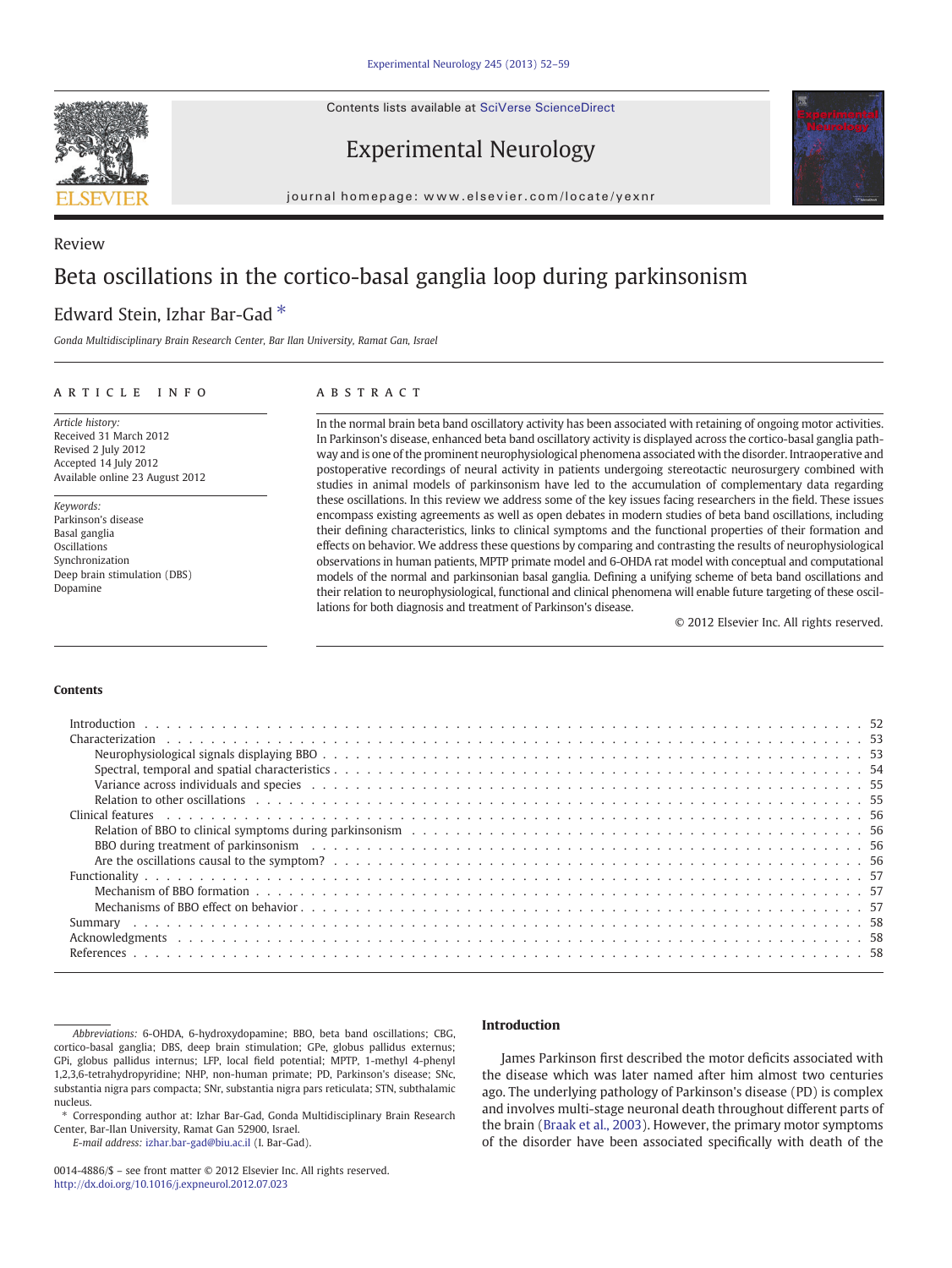dopaminergic neurons of the substantia nigra pars compacta (SNc). These neurons modulate the activity of the basal ganglia, mostly through their innervation of the striatum. Loss of these dopaminergic innervations leads to abnormal processing of the striatal inputs from the cortex and thalamus and subsequently to changes in neuronal activity of downstream basal ganglia nuclei; i.e., the globus pallidus externus and internus (GPe and GPi respectively), the subthalamic nucleus (STN) and the substantia nigra pars reticulata (SNr). The output of the basal ganglia (efferents of the GPi and SNr) is sent primarily to the thalamus and from there to the frontal cortex, thus forming the partially closed cortico-basal ganglia (CBG) loop [\(Joel and Weiner, 1994](#page-6-0)). The anatomical changes in the SNc [\(Hassler, 1939](#page-6-0)) and their relation to dopamine levels in the striatum [\(Hornykiewicz, 1963](#page-6-0)) were identified over half a century ago. However, studies of the neurophysiological changes underlying the disorder had to wait for the emergence of animal models of the disorder.

Animal models of parkinsonism focused on lesions to the dopaminergic neurons of the nigrostriatal system to mimic the source of the major motor symptoms. The two dominant models used extensively in studies of the parkinsonian neurophysiology are the MPTP primate model and the 6-OHDA rat model. Early studies reported that the neurotoxin 6-hydroxydopamine (6-OHDA) could be injected directly to the nigrostriatal pathway to induce a depletion of dopamine in the ipsilateral side to the injection ([Ungerstedt, 1968\)](#page-7-0). This consequently led to abnormal dopamine dependent turning behavior in the injected rats [\(Ungerstedt and Arbuthnott, 1970\)](#page-7-0). Following the accidental discovery that acute parkinsonism can be induced in human subjects following exposure to 1-methyl-4-phenyl-1,2,3,6-tetrahydropyridine (MPTP), studies have shown that its systemic injection to non-human primates leads to the formation of all the major parkinsonian motor symptoms (with the possible exception of rest tremor in some species) [\(Burns et](#page-6-0) [al., 1983; Fox and Brotchie, 2010](#page-6-0)). Over the years a multitude of variants of these two models have been developed which vary, for example, as regards the site of 6-OHDA injection or the methodology, timing and amount of MPTP injection. While other models of parkinsonism (such as genetically manipulated mice models) are currently used in different research fields, their contribution to neurophysiological studies has been limited so far and will not be discussed in this review.

The emergence of stereotactic surgery as a palliative treatment for PD symptoms and the use of microelectrode recording during surgery have led to an abundance of neurophysiological data recorded in human patients. The most common types of stereotactic surgeries in PD are ablation (primarily targeting the GPi) or deep brain stimulation (DBS) electrode placement (primarily in the STN). Neurophysiological data may be collected either during the procedure itself via the navigation microelectrode used for better localization of the target nucleus [\(Levy](#page-7-0) [et al., 2002b](#page-7-0)) or postoperatively using the implanted DBS leads [\(Kuhn](#page-7-0) [et al., 2009](#page-7-0)). These recordings constitute a rare opportunity in neuroscience enabling direct comparison of data from patients suffering from the disorder and data from animal models of the same disorder. This makes both the corroboration of the animal data and the expansion of human data possible.

Early studies of the neurophysiological changes occurring in the cortico-basal ganglia loop during parkinsonism dealt primarily with changes in the mean firing rate within different parts of the pathway [\(Albin et al., 1989; DeLong, 1990\)](#page-6-0). Later studies shifted to different spatial and temporal properties of neuronal activity. Special attention has been paid to repetitive activity patterns manifested in the temporal domain as oscillations in the activity of single neurons or large neuronal populations and in the spatial domain as coherence between neurons or even nuclei.

Over the last few decades oscillations and coherence were shown to be important features of neural activity in both the normal and abnormal states ([Buzsaki and Draguhn, 2004; Engel et al., 2001\)](#page-6-0). Historically, neuronal oscillations are classified according to their frequency into multiple bands that range from low to high frequencies and are known as the delta, theta, alpha, beta and gamma bands respectively. The exact frequency range of each band and their subdivision into sub-bands varies across studies. Multiple studies have reported oscillatory activity in the cortico-basal ganglia pathway in different frequencies ranging from ultra-slow  $($  < 0.5 Hz) oscillations [\(Wichmann et al., 2002](#page-7-0)) to fast (>100) Hz oscillations [\(Foffani et al., 2003](#page-6-0)). However, most studies of basal ganglia oscillatory activity have centered on the 3–50 Hz range which classically includes theta, alpha and beta oscillations that increase in their amplitude considerably during parkinsonism. This range was further subdivided into frequencies classically associated with the parkinsonian rest tremor (3–7 Hz), and higher frequencies (focusing on the 10–35 Hz) were termed beta band oscillations [\(Gatev et al., 2006](#page-6-0)).

Beta band oscillations have been associated with both cognitive and motor functions in normal animals and human subjects and have been hypothesized to play a key role in the maintenance of the current behavioral state ([Engel and Fries, 2010](#page-6-0)). The normal levels of beta oscillations and synchronization along the cortico-basal ganglia pathway in the normal state undergo a dramatic increase during parkinsonism. In this review, we will explore these excessive beta band oscillations (BBO) by addressing some of the key questions faced by researchers of the field. The questions are divided into three main categories: characterization of the oscillations in space and time, the relationship of these oscillations to the manifestation of clinical symptoms and the treatment of these symptoms, and finally the potential mechanisms of oscillation formation and their effects on behavior.

### Characterization

The term BBO during parkinsonism has been used loosely over the years to describe a wide range of oscillatory phenomena. Assessing the clinical and functional significance of these oscillations requires an initial definition of the properties of these different phenomena enabling their comparison and potential clustering into a single entity. The key issues required for defining BBO as a single unique entity are (1) characterization of the neurophysiological signals displaying BBO, (2) characterization of the spectral, spatial and temporal properties of BBO, (3) characterization of the similarities and differences between species and between individuals, and (4) the relationship of BBO to other oscillations expressed during parkinsonism.

#### Neurophysiological signals displaying BBO

Oscillatory activity may be detected in different neurophysiological signals. These signals reflect neuronal activities that have different functionalities and spatial scope ([Moran and Bar-Gad, 2010\)](#page-7-0). The most local signal is the spiking activity of a single neuron, termed single unit activity. When the recorded extracellular signal contains spikes which cannot be attributed to a single neuron but rather to multiple neighboring neurons, typically in the radius of  $\leq$ 200  $\mu$ m [\(Lemon, 1984](#page-7-0)), the spike train is termed multiunit activity. Removal of the large spiking activity from the extracellular signal yields the background unit activity (BUA) which reflects spiking activity within a somewhat larger radius. In contrast to all these signals which reflect the spiking activity of neurons; i.e., neuronal output, slow changes in the extracellular voltage reflect the sum of (primarily) synaptic activity around the electrode [\(Buzsaki et al., 2012](#page-6-0)); in other words, the neuronal input to the recorded site at a distance of roughly a millimeter (depending on properties of the brain area and recording electrode). These slow changes are termed local field potential (LFP) when recorded inside the brain. When the same changes are recorded on the cortex they are termed electrocorticogram (ECoG) and electroencephalogram (EEG) when recorded on the scalp. These signals reflect the cumulative neuronal input within an area of  $\sim$  5 mm<sup>2</sup> (ECoG) to  $\sim$  10 cm<sup>2</sup> (EEG) ([Buzsaki](#page-6-0) [et al., 2012](#page-6-0)). These slow signals originate from multiple sources, with synaptic potential making the largest contribution and other factors such as fluctuating membrane potentials and even glial cell activity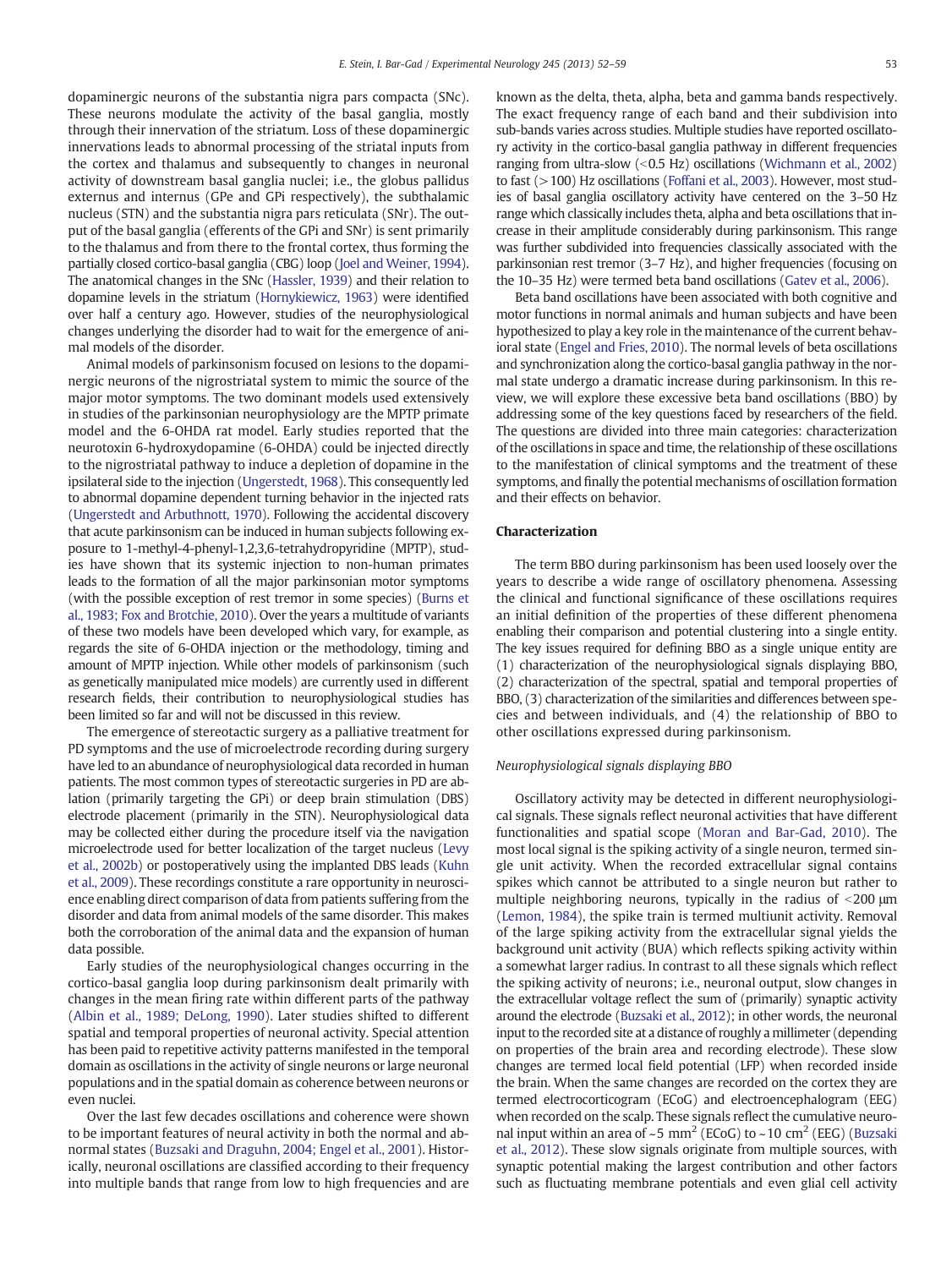contributing to the overall signal. Thus, the different recorded neurophysiological signals may reflect either the neuronal input or output in a specified brain area and a spatial resolution ranging from one neuron to a neuronal population occupying few centimeters [\(Moran and](#page-7-0) [Bar-Gad, 2010](#page-7-0)). During parkinsonism all of these signals may display BBO, for example: single unit activity [\(Levy et al., 2002a](#page-7-0)), multiunit activity ([Weinberger et al., 2006](#page-7-0)), BUA [\(Moran et al., 2008](#page-7-0)), LFP ([Kuhn et](#page-6-0) [al., 2004](#page-6-0)), EEG [\(Silberstein et al., 2005\)](#page-7-0) and ECoG [\(Crowell et al., 2012;](#page-6-0) [Mallet et al., 2008b\)](#page-6-0). The BBO data recorded using each of these distinct methods, although complementary in nature, can yield different results that represent different neuronal processes affecting the same underlying neuronal tissue (Fig. 1).

#### Spectral, temporal and spatial characteristics

The spectral definition of BBO was inspired by the historical classification of oscillations into multiple frequency ranges known as bands or rhythms. The term beta rhythm was first coined by ([Berger,](#page-6-0) [1930\)](#page-6-0) and the range of frequencies which classically belongs to this band has a lower bound of 13 Hz and an upper bound at either 30 or 40 Hz [\(Niedermeyer, 1999](#page-7-0)). BBO in parkinsonism are generally defined over an extended range of 8–30 Hz ([Brown and Williams, 2005](#page-6-0)) with the upper bound extending to 40 Hz in some cases ([Rossi et al., 2008\)](#page-7-0). This more inclusive definition of the beta band in parkinsonism acknowledges the common properties of the oscillations throughout this larger range which includes most of the band classically defined as the alpha band [\(Berger, 1929; Niedermeyer, 1999](#page-6-0)). The exact definition of the BBO frequency band varies to some extent across different studies and especially across different species, such as 8–35 Hz in PD patients [\(Kuhn et al., 2009](#page-7-0)), 10–15 Hz for NHP [\(Moran et al., 2012\)](#page-7-0), and 12– 40 Hz in the rat ([Avila et al., 2010\)](#page-6-0). The greatest disparity in the definition of BBO spectral properties across different studies pertains to the spectral specificity of the oscillations.While some studies have reported gross changes in the mean power of the whole band [\(Kuhn et al., 2008](#page-7-0)) others have observed changes in highly specific frequencies spanning only 1–2 Hz within the whole range ([Moran et al., 2008](#page-7-0)), with additional intermediate cases [\(Levy et al., 2000\)](#page-7-0). Observations of differences in oscillation properties within the beta band have given rise to a division of the range into sub-ranges with potentially different functional and clinical implications. One gross division splits BBO into a low beta band  $(-10-20$  Hz) and a high beta band  $(-20-30$  Hz) [\(Avila et al.,](#page-6-0) [2010; Priori et al., 2004\)](#page-6-0), with each sub-band associated with different clinical symptoms ([Avila et al., 2010; Priori et al., 2004\)](#page-6-0). This division is supported by different studies which found highly specific (i.e. narrow bandwidth) oscillations of single neurons at either the low end (8–15 Hz) [\(Moran et al., 2008, 2012\)](#page-7-0) or high end (15–30 Hz) of the band ([Levy et al.,](#page-7-0) [2002a\)](#page-7-0).

The temporal properties of BBO tend to be similar across studies. BBO manifest as coherent oscillations with phase locking for prolonged periods of time [\(Levy et al., 2000, 2002a; Moran et al., 2008](#page-7-0)). Thus, BBO appear to be related to the overall "tonic" state of parkinsonism rather than to any "phasic" expression of a specific symptom; although



Fig. 1. Extracellular microelectrode recording and the derived signals displaying BBO. (A) Raw data recorded from the GPi of NHP rendered parkinsonian using MPTP. (B-D) Electrophysiological signals extracted from the same raw data recording. (B) Single unit activity extracted from raw data by high pass filtering (blue), followed by marking of the spiking activity of a single unit (red). (C) Background unit activity representing the spiking activity of small localized subpopulations around the electrode tip. The signal is extracted by removal of the unit activity from the high pass filtered raw data (blue) followed by rectification and envelope calculation (red). (D) Local field potential, representing integration of synaptic activity and other processes surrounding the electrode tip, is extracted by low pass filtering (red) the raw data (blue).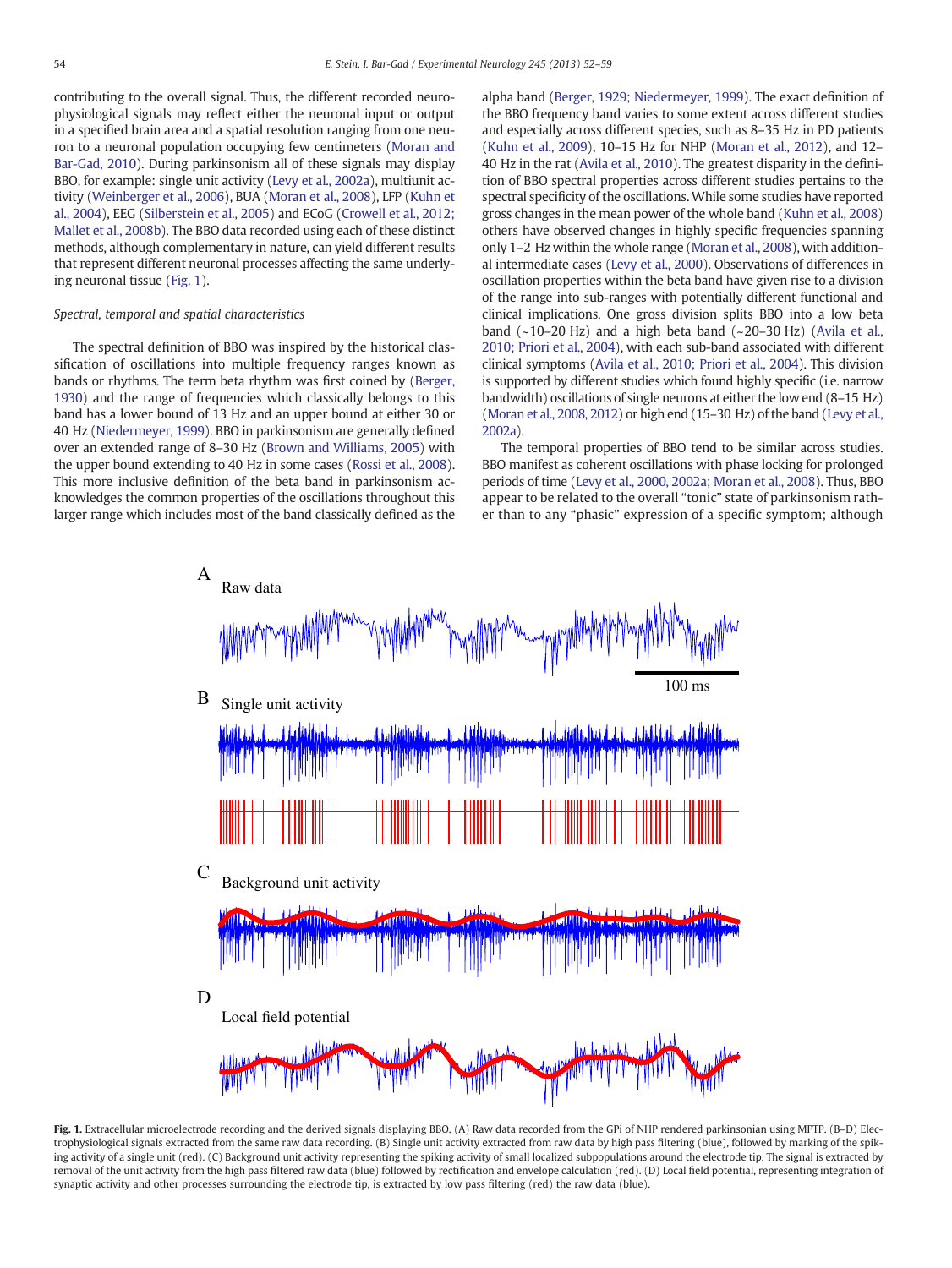the oscillations typically vary over long time scales [\(Moran et al.,](#page-7-0) [2008; Sen and Dostrovsky, 2007\)](#page-7-0). This contrasts sharply with other oscillations related to parkinsonism, such as tremor frequency oscillations, which appear and disappear in synchrony with muscle tremor [\(Bergman et al., 1994\)](#page-6-0). Phasic modulation of the power of BBO has been reported to occur during different behaviors. Desynchronization in the BBO was observed prior to voluntary movements in normal subjects [\(Engel and Fries, 2010; Kilner et al., 1999\)](#page-6-0) as well as in parkinsonian patients [\(Kuhn et al., 2004; Levy et al., 2002a; Williams et al.,](#page-6-0) [2005](#page-6-0)). Thus, during parkinsonism BBO typically have higher amplitude than in the normal state but they undergo the same modulation by voluntary movements and behavior.

The spatial distribution of BBO during parkinsonism is non-uniform on multiple scales. On the macro-scale, the power of BBO within different nuclei and regions of the CBG pathway is very different; on an intermediate scale, different regions within each nucleus oscillate to a different extent and on the micro scale, single neurons vary in their expression of BBO. The increase in BBO during parkinsonism is associated with the whole CGB loop, but not all the nuclei along the loop display similar levels of BBO activity. The STN and GPi display the highest BBO activity [\(Moran et al., 2012\)](#page-7-0), the GPe displays smaller BBO amplitudes [\(Heimer](#page-6-0) [et al., 2002; Moran et al., 2012\)](#page-6-0), while in the SNr ([Wichmann et al.,](#page-7-0) [1999](#page-7-0)), the thalamus [\(Guehl et al., 2003; Pessiglione et al., 2005\)](#page-6-0) (but see [Xu et al., 2008\)](#page-7-0) and motor cortex [\(Pasquereau and Turner, 2011](#page-7-0)) single neuron oscillations are not dominant. Notably, EEG recordings, which reflect the sum of large volumes of cortical neurons, do display BBO in PD patients [\(Brown, 2000; Silberstein et al., 2005](#page-6-0)). Spectrally, the oscillations along the CBG loop are similar across the different parts of the loop. This is evident both from the range of oscillations recorded concurrently across different areas [\(Moran et al., 2012\)](#page-7-0) and the high coherence between nuclei at both the LFP and single neuron level ([Kuhn et al.,](#page-6-0) [2004; Levy et al., 2002a; Mallet et al., 2008b; Moran et al., 2012, 2012;](#page-6-0) [Raz et al., 2000; Soares et al., 2004](#page-6-0)). The magnitude of BBO and the distribution of oscillating neurons within the same nucleus vary: in the STN most oscillatory neurons are located in the dorsal (motor) part of the nucleus [\(Moran et al., 2008; Weinberger et al., 2006; Zaidel et al., 2010](#page-7-0)). This spatial–functional distribution is in line with the higher levels of BBO found in the predominantly motor GPi compared to the lesser oscillatory activity in the classically non-motor SNr [\(Levy et al., 2002b;](#page-7-0) [Wichmann et al., 1999](#page-7-0)). This may hint at the enhancement of BBO mainly along the motor pathway of the CBG loop.

The extent to which exaggerated BBO are expressed within the same nucleus and functional territory varies greatly according to the type of recorded signal. The probability of detecting oscillating activity is largest in the global signals summing large volumes of neurons (such as the LFP), smaller in the signal summing small populations (multiunit and background unit activity) and smallest in single neurons. For example, STN LFP recordings display BBO oscillations with clear peaks in 90% of the patients ([Kuhn et al., 2009](#page-7-0)), STN background unit activity displays significant oscillatory peaks in half of the recordings [\(Moran et al., 2008, 2012\)](#page-7-0) and finally only a fifth to a third of single neurons display beta oscillations [\(Moran et al., 2008, 2012](#page-7-0)). The GPi and GPe display similar signal-related distributions both in PD patients [\(Levy et](#page-7-0) [al., 2002b](#page-7-0)) and MPTP treated NHP [\(Moran et al., 2012; Tachibana et al.,](#page-7-0) [2011](#page-7-0)). Spatially, overlapping data across multiple scales implies that BBO in parkinsonism are important phenomena throughout the CBG loop and that its magnitude varies drastically.

#### Variance across individuals and species

Comparison of BBO across PD patients has revealed that individual subjects display oscillatory activity which is narrowly concentrated around a single main frequency, while different subjects display various oscillation frequencies which are mainly distributed across the 15–30 Hz beta band [\(Levy et al., 2000\)](#page-7-0). A similar analysis of MPTP treated NHP (Macaca fascicularis [\(Moran et al., 2012](#page-7-0)), Macaca mulatta [\(Leblois et al., 2007; Nini et al., 1995; Soares et al., 2004\)](#page-7-0), African green ([Bergman et al., 1994](#page-6-0)) and Vervet ([Raz et al., 2001\)](#page-7-0)) displayed BBO activity which was concentrated within a narrow 10–15 Hz frequency band (primarily around 12 Hz) across all subjects and species, in contrast to the relatively large inter-subject variance of PD patients. The NHP beta band (8–15 Hz) is a subset of the whole human beta band (8–30 Hz), occupying only the lower part of the band which is sometimes referred to as "low beta" in human subjects. Some studies of human patients are in line with this limited beta range at least in terms of neuronal output activity [\(Moran et al., 2008; Zaidel et al.,](#page-7-0) [2010\)](#page-7-0). In contrast to the coherent nature of BBO properties across different species of NHP, there is diversity in the clinical symptoms displayed during parkinsonism. While all species display severe movement disorders, only the African green and vervet NHP display rest tremor ([Bergman et al., 1994; Raz et al., 2001\)](#page-6-0) and thus also display tremor frequency oscillations. Full parkinsonism is induced in NHPs either by a single set of intramuscular MPTP injections ([Bergman et al., 1994; Moran](#page-6-0) [et al., 2012; Nini et al., 1995; Raz et al., 2001; Soares et al., 2004](#page-6-0)), or a progressive dopamine depletion process which is achieved by daily injections of small doses of MPTP ([Leblois et al., 2007](#page-7-0)). The different induction methods have not led to differences in the displayed BBO.

In contrast to the consistent characteristics of BBO across MPTP treated NHPs, 6-OHDA treated rats display a wide spectrum of results. STN BBO are observed across the 20–30 Hz frequency band ([Mallet et al.,](#page-7-0) [2008b; Sharott et al., 2005\)](#page-7-0). The globus pallidus (GP); which is the rat homologue of the GPe; also displays BBO over the 15-30 Hz frequency band with peaks concentrated around 20 Hz [\(Mallet et al., 2008a](#page-7-0)). The entopeduncular (EP) nucleus, which is the rat homologue of GPi, displays oscillatory activity across the lower 4–18 Hz frequency band ([Ruskin](#page-7-0) [et al., 2002](#page-7-0)). Finally, the SNr also exhibits enhanced oscillatory activity across the beta band 12–25 Hz frequency band ([Avila et al., 2010](#page-6-0)) in contrast to observations in PD patients and MPTP treated NHP. It may be possible that the high variability across the different 6-OHDA rat studies is an outcome of the various recording methods; anesthetized [\(Magill et al., 2001; Mallet et al., 2008b](#page-7-0)), awake immobilized [\(Ruskin](#page-7-0) [et al., 2002](#page-7-0)) and freely moving [\(Avila et al., 2010; Mallet et al., 2008b](#page-6-0)). It has already been shown that the neuronal activity patterns in general and the appearance of BBO in particular in 6-OHDA treated rats are dominated by their arousal levels [\(Mallet et al., 2008a](#page-7-0)). The spectral characteristics of the BBO; range and magnitude; across the different nuclei along the cortico basal ganglia pathway for the different species are introduced in Table 1.

#### Relation to other oscillations

The CBG pathway displays oscillatory activity across various frequency bands, in both the normal and parkinsonian states. Spectral analysis of the oscillatory activity across the cortex in the normal state reveals two predominant frequency bands which are associated

#### Table 1

Characteristics of single neuron β band oscillations.

| Brain area                                           | Human PD                                    | <b>MPTP</b> treated NHP                    | 6-OHDA treated rat                                         |
|------------------------------------------------------|---------------------------------------------|--------------------------------------------|------------------------------------------------------------|
| Motor cortex<br><b>STN</b><br>GPe<br>GPi<br>Thalamus | $++$ 8-30 Hz<br>$+15-30$ Hz<br>$++$ 8-30 Hz | $++$ 8-15 Hz<br>$+8-15$ Hz<br>$++$ 8-15 Hz | $15 - 25$ Hz<br>$++ 20 Hz$<br>$+ 15 - 30$ Hz<br>$+4-18$ Hz |
| <b>SNr</b>                                           |                                             |                                            |                                                            |

++: highly oscillatory, +: oscillatory, –: not oscillatory, ?: unknown. Human: [Chan et al. \(2011\),](#page-6-0) [Levy et al. \(2001,](#page-7-0) [2002a, 2002b](#page-7-0)), [Magnin et al. \(2000\),](#page-7-0) [Moran et al. \(2008\),](#page-7-0) [Silberstein et al. \(2003\)](#page-7-0), [Weinberger et al. \(2006\).](#page-7-0)

MPTP: [Bergman et al. \(1994\)](#page-6-0), [Guehl et al. \(2003\)](#page-6-0), [Leblois et al. \(2007\),](#page-7-0) [Moran et al.](#page-7-0) [\(2012\)](#page-7-0), [Nini et al. \(1995\),](#page-7-0) [Pasquereau and Turner \(2011\)](#page-7-0), [Raz et al. \(2001\),](#page-7-0) [Soares et](#page-7-0) [al. \(2004\)](#page-7-0), [Tachibana et al. \(2011\)](#page-7-0), [Wichmann et al. \(1999\)](#page-7-0).

<sup>6-</sup>OHDA: [Avila et al. \(2010\),](#page-6-0) [Magill et al. \(2001\)](#page-7-0), [Mallet et al. \(2008a, 2008b\)](#page-7-0), [Ruskin et al.](#page-7-0) [\(2002\)](#page-7-0).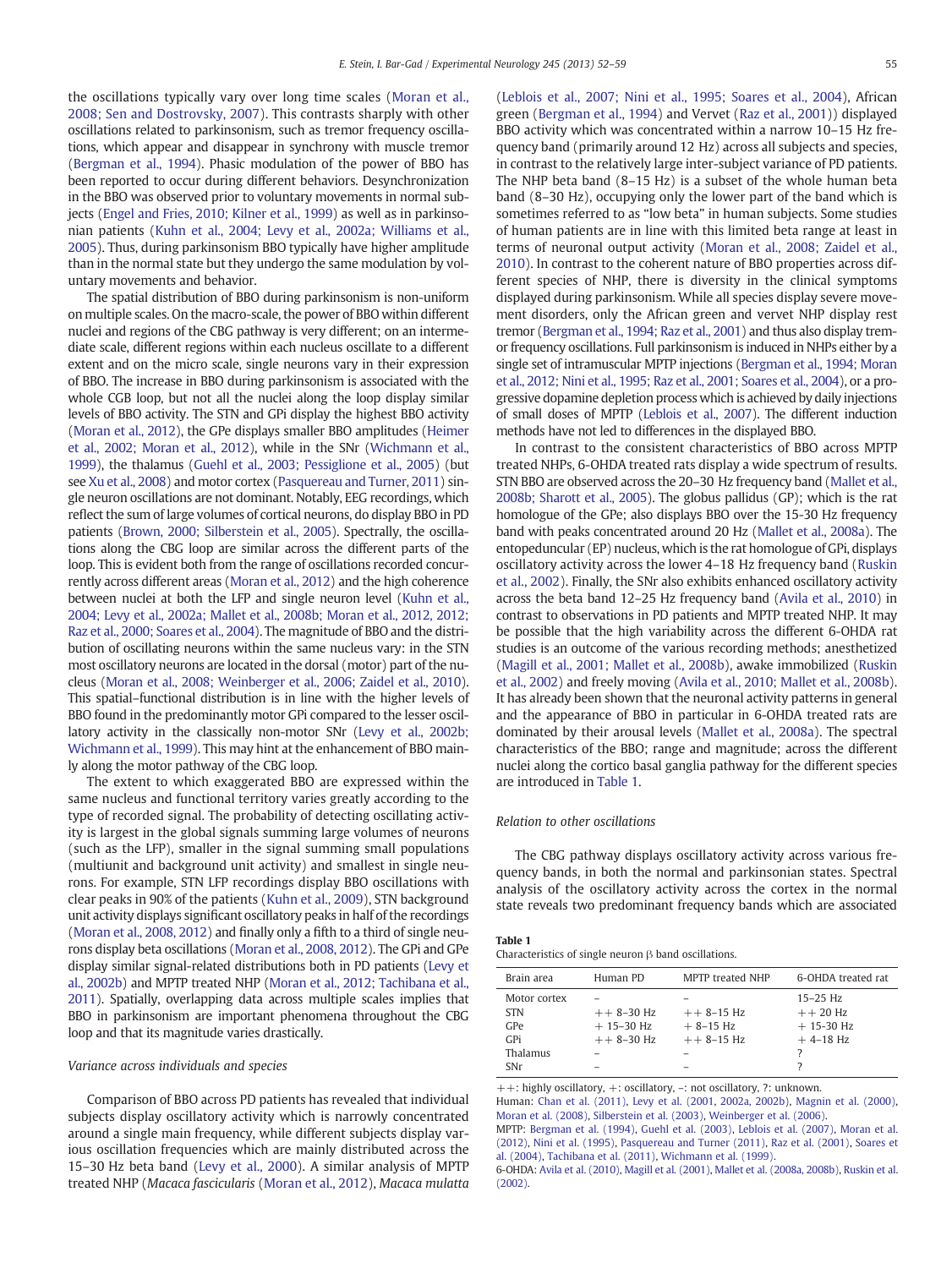with movement: the beta band (classically 13–30 Hz ([Engel and Fries,](#page-6-0) [2010\)](#page-6-0)) and the gamma band (classically 35–90 Hz [\(Niedermeyer,](#page-7-0) [1999; Engel and Fries, 2010\)](#page-7-0)). The former is associated with maintenance of the current state (i.e. leading to reduced movement) and the latter is associated with initiation of movement (i.e. leading to increased movement) [\(Brown, 2003; Engel and Fries, 2010\)](#page-6-0). In the normal state it is commonly accepted to denote the BBO as antikinetic oscillations and gamma oscillations as prokinetic oscillations [\(Brown, 2003\)](#page-6-0). In the normal state beta band desynchronization was observed prior to movement [\(Crone et al., 1998; Miller et al., 2007](#page-6-0)). The inverse relation between the beta and gamma bands and their relation to movement are maintained during parkinsonism ([Brown, 2003; Crowell et al., 2012; Engel and Fries,](#page-6-0) [2010](#page-6-0)).

During parkinsonism low frequency theta oscillations (4–7 Hz); which are not observed in the normal state; are associated with muscular tremor [\(Bergman et al., 1994; Hutchison et al., 1997\)](#page-6-0), and enhanced BBO ([Brown and Williams, 2005\)](#page-6-0) are observed across the CBG pathway. Although the tremor and beta bands do not overlap, the harmonics of the tremor band can reflect as frequencies classified as BBO in some cases (e.g. 6 Hz oscillations may manifest at 12 or even 18 Hz) [\(Wichmann](#page-7-0) [et al., 1999\)](#page-7-0). These harmonics share both the spatial and temporal properties of the base tremor frequency. Co-analysis of tremor related oscillations and BBO showed that the two are uncorrelated ([Levy et al.,](#page-7-0) [2001; Moran et al., 2008\)](#page-7-0) (but see [Weinberger et al., 2009\)](#page-7-0) and have very different temporal and spatial properties. In the temporal domain tremor oscillations are more intermittent over time ([Hurtado et al.,](#page-6-0) [1999; Moran et al., 2008](#page-6-0)) whereas BBO are more continuous in nature [\(Moran et al., 2008](#page-7-0)). The relation of BBO to additional oscillation bands such as very low  $($ <1 Hz) [\(Wichmann et al., 2002\)](#page-7-0) or very high (>100 Hz) [\(Foffani et al., 2003\)](#page-6-0) bands has not been studied yet.

#### Clinical features

It is commonly accepted that pathological BBO, which are key neurophysiological phenomena in PD, are related to the clinical symptoms of the disease. However, in contrast to tremor band oscillations that are directly related to parkinsonian tremor [\(Bergman et al., 1994; Hutchison](#page-6-0) [et al., 1997](#page-6-0)), the relations between BBO and parkinsonian clinical symptoms or states are far more complex. The key issues associating BBO to the manifestation of clinical symptoms are as follows: (1) linking exaggerated BBO and clinical symptoms during parkinsonism, (2) linking changes in BBO and treatments of parkinsonism, and (3) establishing a causal relation between BBO and parkinsonian clinical symptoms.

#### Relation of BBO to clinical symptoms during parkinsonism

Parkinsonism is characterized by severe motor symptoms including bradykinesia, akinesia, rigidity and tremor [\(Jankovic, 2008\)](#page-6-0) and by exaggerated BBO compared to the normal state ([Kuhn et al.,](#page-7-0) [2008\)](#page-7-0). Surprisingly, although these neurophysiological and clinical characteristics are presumed to be correlated, numerous works have failed to establish a clear relationship between the two during parkinsonism. No significant correlations have been found between patients' overall clinical state, as measured by their Unified Parkinson's Disease Rating Scale (UPDRS) scores, and the percent of oscillating cells [\(Weinberger et al., 2006\)](#page-7-0), LFP oscillations' main frequency ([Kuhn et](#page-7-0) [al., 2009\)](#page-7-0) or LFP power over the 8–35 Hz frequency band [\(Kuhn et](#page-7-0) [al., 2009\)](#page-7-0). In addition, no significant correlation was found between BBO and specific motor symptoms such as bradykinesia, akinesia and rigidity ([Moran et al., 2008](#page-7-0)). Note that in some cases harmonics of the tremor band oscillations can be misidentified as BBO due to their overlapping frequency range, which can lead to correlations between the activity in the beta band (which is not part of the classic BBO) and parkinsonian tremor [\(Wichmann et al., 1999](#page-7-0)).

The failure to correlate baseline beta oscillatory activity with overall clinical state or the manifestation of specific symptoms prompted the analysis of the relationship between the two over shorter time scales, and in particular around the time of voluntary movements. Studies of the relation between BBO during parkinsonism and movement are based on studies in the normal state in which beta activity is associated with maintenance of motor/behavioral in the steady state. These studies demonstrate that beta band power increases while the status quo is maintained, and decreases upon shifting from it ([Engel](#page-6-0) [and Fries, 2010; Kilner et al., 1999\)](#page-6-0). These studies have found that the STN BBO desynchronize about 200 ms prior to voluntary movement and resynchronize about 1 s following the end of the movement ([Kuhn](#page-6-0) [et al., 2004; Williams et al., 2005](#page-6-0)), in line with cortical EEG results during normal behavior. Additional evidence in line with these findings is that when no voluntary movements took place, STN single unit activity displayed coherent BBO with phase locking for hundreds of seconds [\(Levy et al., 2000, 2002a](#page-7-0)). Taken together, although BBO are a prominent feature of parkinsonism, no correlation has been found between the BBO and the general UPDRS score or any of the parkinsonian motor symptoms in the baseline state.

#### BBO during treatment of parkinsonism

The standard treatment for PD symptoms consists of dopamine related drugs, such as the dopamine precursor levodopa (L-dopa) [\(Hornykiewicz, 2010](#page-6-0)) or dopamine agonists such as apomorphine [\(Subramony, 2006\)](#page-7-0). Studies have found that suppression of BBO across the BG was observed during elevation of dopamine levels and amelioration of the clinical motor symptoms ([Priori et al., 2004](#page-7-0)). Furthermore, improvement in the clinical motor symptoms with the exception of tremor was found to be correlated with the degree of BBO suppression [\(Doyle et al., 2005; Kuhn et al., 2006, 2009](#page-6-0)) and the percent of oscillating cells in the baseline state [\(Weinberger et al., 2006\)](#page-7-0). However, there are no straightforward relations between the BBO and the clinical state as evidenced from a study in which partial inhibition of the STN led to improvement of the clinical symptoms without a suppression of BBO in the STN [\(Levy et al., 2001](#page-7-0)).

An alternative therapeutic intervention in PD is stereotactic surgery that involves either ablation (primarily targeting the GPi) or implantation of DBS electrodes (primarily targeting the STN). This intervention takes place when the dopaminergic treatment is no longer effective or induces severe side effects such as dyskinesias [\(Alonso-Frech et al.,](#page-6-0) [2006](#page-6-0)). The mechanism underlying the ameliorating effects of high frequency DBS is still largely unknown ([Kuhn et al., 2008](#page-7-0)). The analysis of the changes that BBO undergo during DBS is complex due to the large artifact of the stimulating currents and the interacting effects of the specific stimulating electrode type and configuration ([Carlson et al., 2010; Erez et](#page-6-0) [al., 2010; Kuhn et al., 2008](#page-6-0)). Conflicting results have been reported in different studies examining the level of BBO in the STN during DBS. On one hand it was reported that the power of BBO does not change significantly despite the ameliorating effects of DBS ([Rossi et al., 2008\)](#page-7-0). On the other hand, another study reported suppression of beta band power during DBS which returned to its baseline level following the end of stimulation [\(Kuhn et al., 2008](#page-7-0)). Another study on MPTP treated NHPs reported that during STN DBS the oscillations underwent relatively mild reduction, but a major decrease in coherence between neurons displaying BBO across the BG was observed ([Moran et al., 2012\)](#page-7-0).

#### Are the oscillations causal to the symptom?

The relation between BBO and motor symptoms which was historically based solely on correlative evidence gave rise to the hypothesis of a causal link between the two. The validation or rebuttal of such a link has a crucial role in emerging treatment methodologies of the clinical motor symptoms in PD [\(Tass, 2001](#page-7-0)). The basis for the assumption of a causal relation between BBO and clinical symptoms relies extensively on a set of studies which imposed exaggerated beta band coherent oscillations in the BG and the cortex. Induction of 10 Hz [\(Timmermann et al.,](#page-7-0)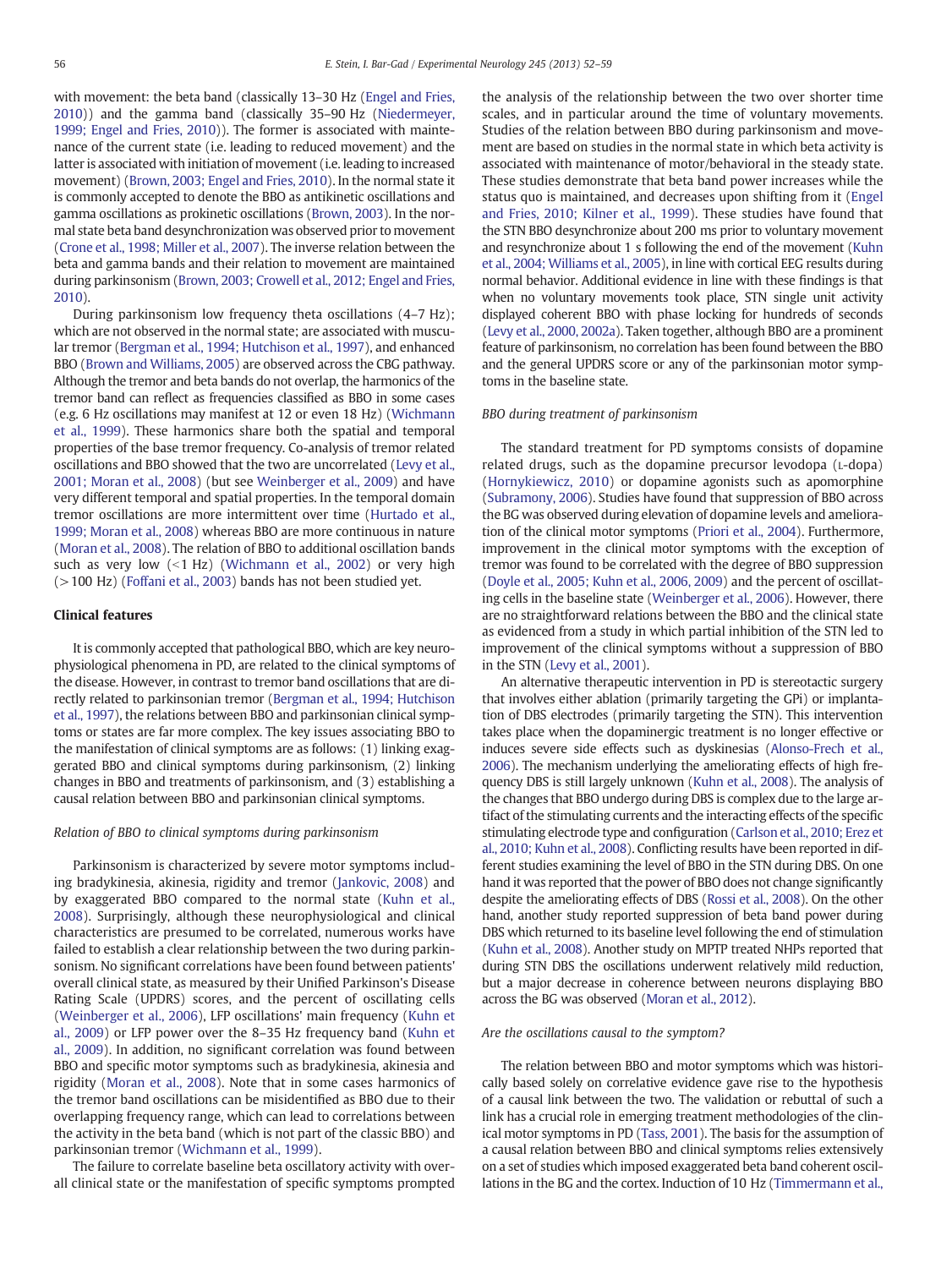[2004](#page-7-0)) and 20 Hz [\(Chen et al., 2007; Eusebio et al., 2008\)](#page-6-0) oscillations in the STN of PD patients through electrical stimulation led to a significant but subtle worsening of the clinical motor symptoms, mainly akinesia. In addition, boosting 20 Hz cortical oscillations in healthy subjects using transcranial alternating-current stimulation (tACS) slowed voluntary movement [\(Pogosyan et al., 2009](#page-7-0)). On the other hand, a study of the progression of BBO and clinical symptoms during the progressive formation of parkinsonism in NHP using low doses of MPTP found that the manifestation of the clinical motor impairments is not dependent on BBO. This study found that the clinical symptoms appeared several days prior to the formation of BBO [\(Leblois et al., 2007](#page-7-0)). These findings were corroborated by a computational model suggesting that moderate dopamine depletion is sufficient to induce clinical motor symptoms whereas BBO emerge in addition to these clinical symptoms only following high levels of dopamine depletion ([Leblois et al., 2006](#page-7-0)). A study in PD patients showed that the percent of beta band oscillating cells is uncorrelated to the clinical state of the patient, but is correlated to the degree of symptom amelioration upon application of levodopa; hence pointing on a dissociation between the oscillatory beta band activity and the clinical symptoms [\(Weinberger et al., 2006](#page-7-0)). An additional study in PD patients following STN DBS; reported on reduced rigidity without a significant change in the power spectrum across the beta, gamma and 300 Hz frequency bands; hence, pointing on a dissociation between the BBO activity and the clinical state [\(Foffani et al., 2006](#page-6-0)). Finally, partial inhibition of the STN in PD patients led to an improvement of the clinical symptoms without a suppression of BBO [\(Levy et al., 2001](#page-7-0)). Thus, there are currently seemingly conflicting findings regarding the existence of a causal relation between BBO and clinical motor symptoms in PD. Due to the major implications of this key issue on PD research and treatment, further physiological, theoretical and clinical research is needed to identify a unifying mechanism consistent with all these findings.

#### Functionality

Comparative anatomy of the basal ganglia demonstrates that these nuclei are well preserved across vertebrate species ([Reiner, 2009](#page-7-0)). However, despite accumulating pharmacological, physiological and anatomical data, their role in the normal state and their effect in different BG-related pathologies are still unclear. Currently the leading BG model is still the classical rate based model introduced more than 20 years ago ([Albin et al., 1989; DeLong, 1990\)](#page-6-0), which fails to address temporal changes in the neuronal activity such as oscillations and coherence. In order to shed light on the functionality aspects of the findings presented in the previous sections, two key issues should be addressed: (1) the mechanism underlying the formation of BBO and (2) the mechanism by which BBO may result in abnormal behavior during parkinsonism.

#### Mechanism of BBO formation

The underlying mechanism of BBO formation during parkinsonism is still unclear. The nature of BBO requires their definition in a dynamic, time varying nature, which contrasts with the current static modulatory perception of the 'box and arrow' model of the CBG loop. Multiple hypotheses have been put forward over the years which were supported primarily by theoretical models and computational studies. The common denominator underlying all these models is that the presumed source of BBO formation is within the basal ganglia nuclei and from this source they propagate downstream to the thalamus and consequently to the cortex. This is consistent with the experimental findings of increased BBO within the BG during parkinsonism relative to the rest of the CBG pathway, across multiple neuronal signal types. Moreover, the existence of BBO in EEG recordings but not in single units may hint to their nature as input signals to the cortex rather than output of the cortical system. The leading theory of oscillation formation is based on the massive reciprocal and opposing connectivity between

the STN and GPe; namely, STN inhibition by GABAergic GPe projections and GPe excitation by glutamatergic STN projections [\(Bevan et al.,](#page-6-0) [2002](#page-6-0)). Theoretical studies of such feedback loops have shown that this structure is prone to oscillatory unstable activity. In-vitro studies of brain cultures demonstrated the formation of pace making activity using the feedback between the STN and GPe ([Plenz and Kital, 1999](#page-7-0)) which may be achieved in isolation from other synaptic inputs. The involvement of these two major components of the BG indirect pathway in oscillation formation was also demonstrated computationally [\(Terman et al., 2002](#page-7-0)). The formation of oscillations within the STN– GPe network has been associated with multiple potential factors: increased coupling of the GPe–STN ([Magill et al., 2001\)](#page-7-0), increased coupling within the STN [\(Gillies et al., 2002\)](#page-6-0), a short time constant of neuronal reaction ([Holgado et al., 2010](#page-6-0)), and an increase of synaptic input from the striatum to the GPe ([Kumar et al., 2011](#page-7-0)). Notably another model implicated different parts of the cortico-basal ganglia pathway: [Leblois et al. \(2006\)](#page-7-0) demonstrated computationally that the dopamine induced imbalance between the competing direct and hyperdirect pathways is potentially capable of forming oscillatory activity. In this model the indirect pathway and consequently the GPe–STN interaction do not play a primary role in oscillation formation.

#### Mechanisms of BBO effect on behavior

The actual mechanism by which BBO in the basal ganglia during parkinsonism affect behavior has been addressed using two major modeling approaches: conceptual modeling of the BBO effect based on an analogy to their apparent effect in normal behavior and computational modeling of the BBO effect based on the modulation exerted by the BG on neuronal activity downstream. Recently, BBO have been associated with the role of maintaining the status quo; i.e., maintenance of the current state [\(Engel and Fries, 2010\)](#page-6-0). According to this conceptual model, high BBO levels signal that the current state should be maintained while low BBO levels signal that a change of state is about to occur. This notion is supported by linking enhanced cortical beta oscillations to posture maintenance and to the absence of movement ([Gilbertson et al., 2005\)](#page-6-0). In this context the enhanced BBO observed during parkinsonism constantly signal to the rest of the brain to maintain the current state and reduce shifts to different behaviors, resulting in akinesia and bradykinesia. Other disorders have been associated with abnormal neuronal activity along the CBG pathway. Enhanced BBO is a feature of some of these pathologies. In dystonia, BBO are observed across the basal ganglia, in both LFP and single unit activity [\(Schrock et al., 2009; Weinberger et al., 2012\)](#page-7-0) and typically occupy a lower frequency band (8–20 Hz) [\(Weinberger et al., 2012](#page-7-0)). PD patients display a significantly higher level of single unit oscillatory activity [\(Schrock et al., 2009; Weinberger et al., 2012\)](#page-7-0) and coherence between single unit and LFP activity [\(Weinberger et al., 2012\)](#page-7-0) than dystonia patients. In contrast, studies in Tourette syndrome patients ([Marceglia et](#page-7-0) [al., 2010](#page-7-0)) and in the NHP model of the disorder [\(McCairn et al., 2009](#page-7-0)) have not observed BBO. Thus, although BBO may be more broadly associated with movement abnormalities, their manifestation during PD appears to be the most pronounced.

The mechanism by which such oscillations in sub-cortical areas affect behavior, presumably through the thalamus and cortex, is still unclear and is studied primarily using computational models of the CBG pathway. These models rely on the accumulated anatomical and physiological data demonstrating that the output of the basal ganglia controls thalamo-cortical transmission using a disinhibition mechanism [\(Deniau and Chevalier, 1985](#page-6-0)). Oscillations in the output neurons of the basal ganglia lead to reduced fidelity of information transmission by thalamo-cortical neurons ([Rubin and Terman, 2004](#page-7-0)). The correlated oscillatory activity in the GPi may in turn increase the thalamic correlations, thereby decreasing the information transmission ([Reitsma et al.,](#page-7-0) [2011](#page-7-0)). The reduced fidelity of thalamo-cortical information transmission combined with the reduced information capacity of the basal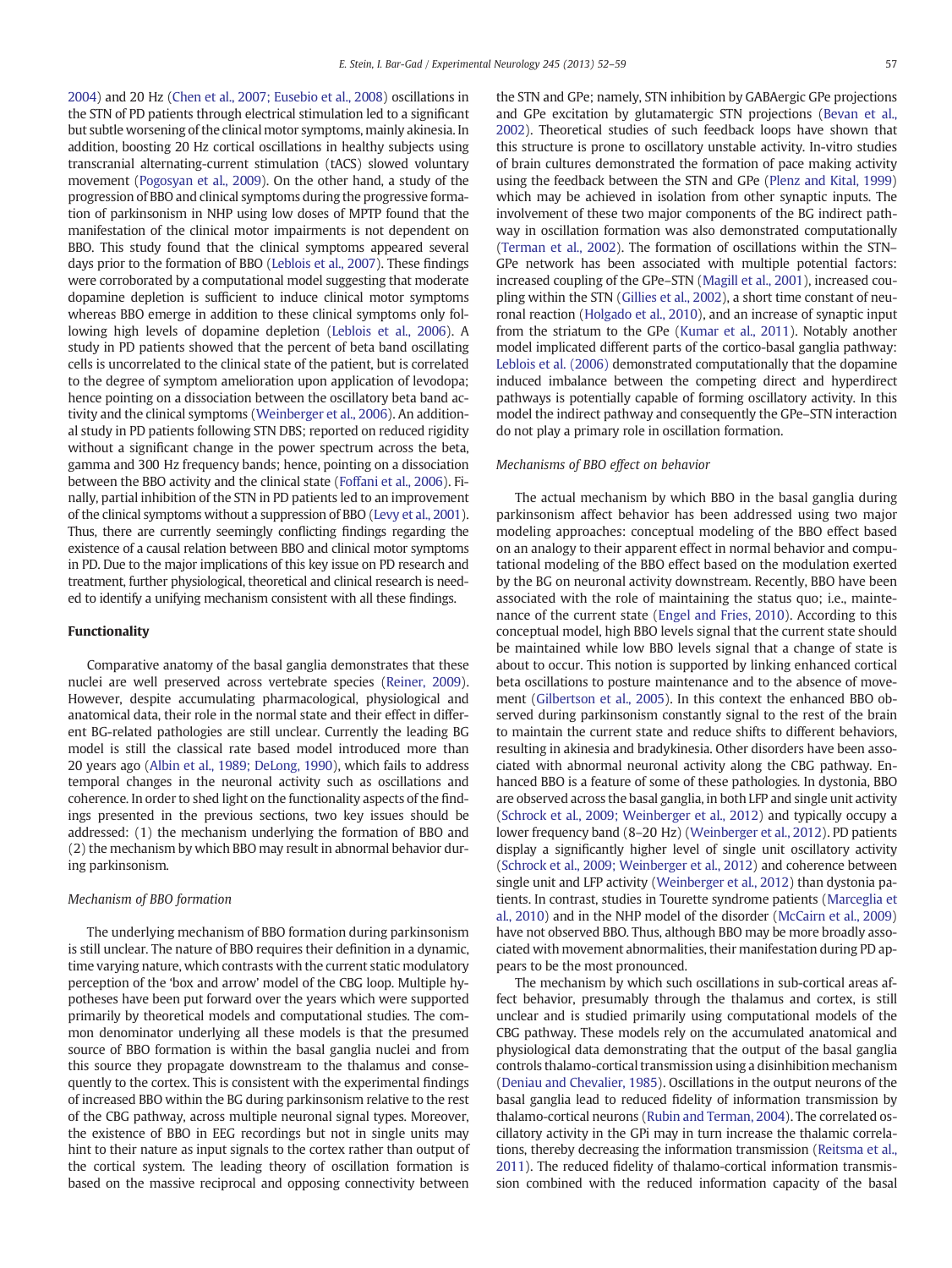<span id="page-6-0"></span>ganglia during parkinsonism (Bar-Gad et al., 2003) may prevent the required information for making a behavioral choice from reaching the frontal cortex.

#### Summary

The abundance of data relating to BBO in recent years from recordings in both human PD patients and animal models of the disorder has greatly increased our understanding of these oscillations. These complementary data collected by using multiple methods and species have led to a widespread consensus concerning some BBO properties, provided insufficient data on others and have left some issues under intense debate. There is a general agreement that BBO form a single group of phenomena which share a common basis. These oscillations, which are manifested in a differential way throughout the CBG loop, are correlated with the overall parkinsonian state but do not directly reflect the severity of any of the symptoms or their combination. The oscillations decrease drastically during different treatments of parkinsonism such as dopaminergic medication or high frequency DBS. Unlike these well-established agreements, other issues are still lacking conclusive evidence: both the mechanism of the formation of BBO and the mechanism of their effect are currently addressed primarily by conceptual and computational models but there is little experimental data to support any theory. Other properties of BBO have been the subject of implicit or explicit debate over the last few years such as conflicting data on the frequency range of BBO and their subdivision into different sub-bands has received conflicting evidence. Most importantly, the causal relationship between BBO and clinical symptoms remains elusive with some studies demonstrating that imposing oscillations leads directly to some parkinsonian symptoms while others note the formation of such symptoms without noticeable BBO. This key question will ultimately decide the fate of BBO as either a key pathology of Parkinson's disease or an epiphenomenon of the disease.

#### Acknowledgments

We thank A. Moran and H. Tischler for sample data recordings and M. Bronfeld for helpful comments on this manuscript. This study was funded in part by a Legacy Heritage Biomedical Program of the ISF grant (981-10).

#### References

- Albin, R.L., Young, A.B., Penney, J.B., 1989. The functional anatomy of basal ganglia disorders. Trends Neurosci. 12, 366–375.
- Alonso-Frech, F., Zamarbide, I., Alegre, M., Rodriguez-Oroz, M.C., Guridi, J., Manrique, M., Valencia, M., Artieda, J., Obeso, J.A., 2006. Slow oscillatory activity and levodopainduced dyskinesias in Parkinson's disease. Brain 129, 1748–1757.
- Avila, I., Parr-Brownlie, L.C., Brazhnik, E., Castaneda, E., Bergstrom, D.A., Walters, J.R., 2010. Beta frequency synchronization in basal ganglia output during rest and walk in a hemiparkinsonian rat. Exp. Neurol. 221, 307–319.
- Bar-Gad, I., Morris, G., Bergman, H., 2003. Information processing, dimensionality reduction and reinforcement learning in the basal ganglia. Prog. Neurobiol. 71, 439–473.
- Berger, H., 1929. Uber das Elektrenkephalogramm des Menschen. Arch. Psychiatr. 87, 527–570.
- Berger, H., 1930. Uber das Elektrenkephalogramm des Menschen. Zweite Mitteilung. J. Psychol. Neurol. 40, 169–170.
- Bergman, H., Wichmann, T., Karmon, B., DeLong, M.R., 1994. The primate subthalamic nucleus. II. Neuronal activity in the MPTP model of parkinsonism. J. Neurophysiol. 72, 507–520.
- Bevan, M.D., Magill, P.J., Terman, D., Bolam, J.P., Wilson, C.J., 2002. Move to the rhythm: oscillations in the subthalamic nucleus-external globus pallidus network. Trends Neurosci. 25, 525–531.
- Braak, H., Del, T.K., Rub, U., de Vos, R.A., Jansen Steur, E.N., Braak, E., 2003. Staging of brain pathology related to sporadic Parkinson's disease. Neurobiol. Aging 24, 197–211.
- Brown, P., 2000. Cortical drives to human muscle: the Piper and related rhythms. Prog. Neurobiol. 60, 97–108.
- Brown, P., 2003. Oscillatory nature of human basal ganglia activity: relationship to the pathophysiology of Parkinson's disease. Mov. Disord. 18, 357–363.
- Brown, P., Williams, D., 2005. Basal ganglia local field potential activity: character and functional significance in the human. Clin. Neurophysiol. 116, 2510–2519.
- Burns, R.S., Chiueh, C.C., Markey, S.P., Ebert, M.H., Jacobowitz, D.M., Kopin, I.J., 1983. A primate model of parkinsonism: selective destruction of dopaminergic neurons in the pars compacta of the substantia nigra by N-methyl-4-phenyl-1,2,3,6 tetrahydropyridine. Proc. Natl. Acad. Sci. U. S. A. 80, 4546–4550.
- Buzsaki, G., Draguhn, A., 2004. Neuronal oscillations in cortical networks. Science 304, 1926–1929.
- Buzsaki, G., Anastassiou, C.A., Koch, C., 2012. The origin of extracellular fields and currents EEG, ECoG, LFP and spikes. Nat. Rev. Neurosci. 13, 407–420.
- Carlson, J.D., Cleary, D.R., Cetas, J.S., Heinricher, M.M., Burchiel, K.D., 2010. Deep brain stimulation (DBS) does not silence neurons in subthalamic nucleus in Parkinson's patients. J. Neurophysiol. 103, 962–967.
- Chan, V., Starr, P.A., Turner, R.S., 2011. Bursts and oscillations as independent properties of neural activity in the parkinsonian globus pallidus internus. Neurobiol. Dis. 41,  $2 - 10$
- Chen, C.C., Litvak, V., Gilbertson, T., Kuhn, A., Lu, C.S., Lee, S.T., Tsai, C.H., Tisch, S., Limousin, P., Hariz, M., Brown, P., 2007. Excessive synchronization of basal ganglia neurons at 20 Hz slows movement in Parkinson's disease. Exp. Neurol. 205, 214–221.
- Crone, N.E., Miglioretti, D.L., Gordon, B., Lesser, R.P., 1998. Functional mapping of human sensorimotor cortex with electrocorticographic spectral analysis. II. Event-related synchronization in the gamma band. Brain 121 (Pt 12), 2301–2315.
- Crowell, A.L., Ryapolova-Webb, E.S., Ostrem, J.L., Galifianakis, N.B., Shimamoto, S., Lim, D.A., Starr, P.A., 2012. Oscillations in sensorimotor cortex in movement disorders: an electrocorticography study. Brain 135, 615–630.
- DeLong, M.R., 1990. Primate models of movement disorders of basal ganglia origin. Trends Neurosci. 13, 281–285.
- Deniau, J.M., Chevalier, G., 1985. Disinhibition as a basic process in the expression of striatal functions. II. The striato-nigral influence on thalamocortical cells of the ventromedial thalamic nucleus. Brain Res. 334, 227–233.
- Doyle, L.M.F., Kuhn, A.A., Hariz, M., Kupsch, A., Schneider, G.H., Brown, P., 2005. Levodopainduced modulation of subthalamic beta oscillations during self-paced movements in patients with Parkinson's disease. Eur. J. Neurosci. 21, 1403–1412.
- Engel, A.K., Fries, P., 2010. Beta-band oscillations signalling the status quo? Curr. Opin. Neurobiol. 20, 156–165.
- Engel, A.K., Fries, P., Singer, W., 2001. Dynamic predictions: oscillations and synchrony in top-down processing. Nat. Rev. Neurosci. 2, 704–716.
- Erez, Y., Tischler, H., Moran, A., Bar-Gad, I., 2010. Generalized framework for stimulus artifact removal. J. Neurosci. Methods 191, 45–59.
- Eusebio, A., Chen, C.C., Lu, C.S., Lee, S.T., Tsai, C.H., Limousin, P., Hariz, M., Brown, P., 2008. Effects of low-frequency stimulation of the subthalamic nucleus on movement in Parkinson's disease. Exp. Neurol. 209, 125–130.
- Foffani, G., Priori, A., Egidi, M., Rampini, P., Tamma, F., Caputo, E., Moxon, K.A., Cerutti, S., Barbieri, S., 2003. 300-Hz subthalamic oscillations in Parkinson's disease. Brain 126, 2153–2163.
- Foffani, G., Ardolino, G., Egidi, M., Caputo, E., Bossi, B., Priori, A., 2006. Subthalamic oscillatory activities at beta or higher frequency do not change after high-frequency DBS in Parkinson's disease. Brain Res. Bull. 69, 123–130.
- Fox, S.H., Brotchie, J.M., 2010. The MPTP-lesioned non-human primate models of Parkinson's disease. Past, present, and future. Prog. Brain Res. 184, 133–157.
- Gatev, P., Darbin, O., Wichmann, T., 2006. Oscillations in the basal ganglia under normal conditions and in movement disorders. Mov. Disord. 21, 1566–1577.
- Gilbertson, T., Lalo, E., Doyle, L., Di Lazzaro, V., Cioni, B., Brown, P., 2005. Existing motor state is favored at the expense of new movement during 13–35 Hz oscillatory synchrony in the human corticospinal system. J. Neurosci. 25, 7771–7779.
- Gillies, A., Willshaw, D., Li, Z., 2002. Subthalamic-pallidal interactions are critical in determining normal and abnormal functioning of the basal ganglia. Proc. Biol. Sci. 269, 545–551.
- Guehl, D., Pessiglione, M., Francois, C., Yelnik, J., Hirsch, E.C., Feger, J., Tremblay, L., 2003. Tremor-related activity of neurons in the 'motor' thalamus: changes in firing rate and pattern in the MPTP vervet model of parkinsonism. Eur. J. Neurosci. 17, 2388–2400.
- Hassler, R., 1939. Zur pathologischen anatomie des senilen und des parkinsonistischen tremor. J. Psychol. Neurol. 13–15.
- Heimer, G., Bar-Gad, I., Goldberg, J.A., Bergman, H., 2002. Dopamine replacement therapy reverses abnormal synchronization of pallidal neurons in the 1-methyl-4-phenyl-1,2,3,6 tetrahydropyridine primate model of parkinsonism. J. Neurosci. 22, 7850–7855.
- Holgado, A.J., Terry, J.R., Bogacz, R., 2010. Conditions for the generation of beta oscillations in the subthalamic nucleus-globus pallidus network. J. Neurosci. 30, 12340–12352.
- Hornykiewicz, O., 1963. The tropical localization and content of noradrenalin and dopamine (3-hydroxytyramine) in the substantia nigra of normal persons and patients with Parkinson's disease. Wien. Klin. Wochenschr. 75, 309–312.
- Hornykiewicz, O., 2010. A brief history of levodopa. J. Neurol. 257, S249–S252.
- Hurtado, J.M., Gray, C.M., Tamas, L.B., Sigvardt, K.A., 1999. Dynamics of tremor-related oscillations in the human globus pallidus: a single case study. Proc. Natl. Acad. Sci. U. S. A. 96, 1674–1679.
- Hutchison, W.D., Lozano, A.M., Tasker, R.R., Lang, A.E., Dostrovsky, J.O., 1997. Identification and characterization of neurons with tremor-frequency activity in human globus pallidus. Exp. Brain Res. 113, 557–563.
- Jankovic, J., 2008. Parkinson's disease: clinical features and diagnosis. J. Neurol. Neurosurg. Psychiatry 79, 368–376.
- Joel, D., Weiner, I., 1994. The organization of the basal ganglia-thalamocortical circuits: open interconnected rather than closed segregated. Neuroscience 63, 363–379.
- Kilner, J.M., Baker, S.N., Salenius, S., Jousmaki, V., Hari, R., Lemon, R.N., 1999. Task-dependent modulation of 15–30 Hz coherence between rectified EMGs from human hand and forearm muscles. J. Physiol. 516 (Pt 2), 559–570.
- Kuhn, A.A., Williams, D., Kupsch, A., Limousin, P., Hariz, M., Schneider, G.H., Yarrow, K., Brown, P., 2004. Event-related beta desynchronization in human subthalamic nucleus correlates with motor performance. Brain 127, 735–746.